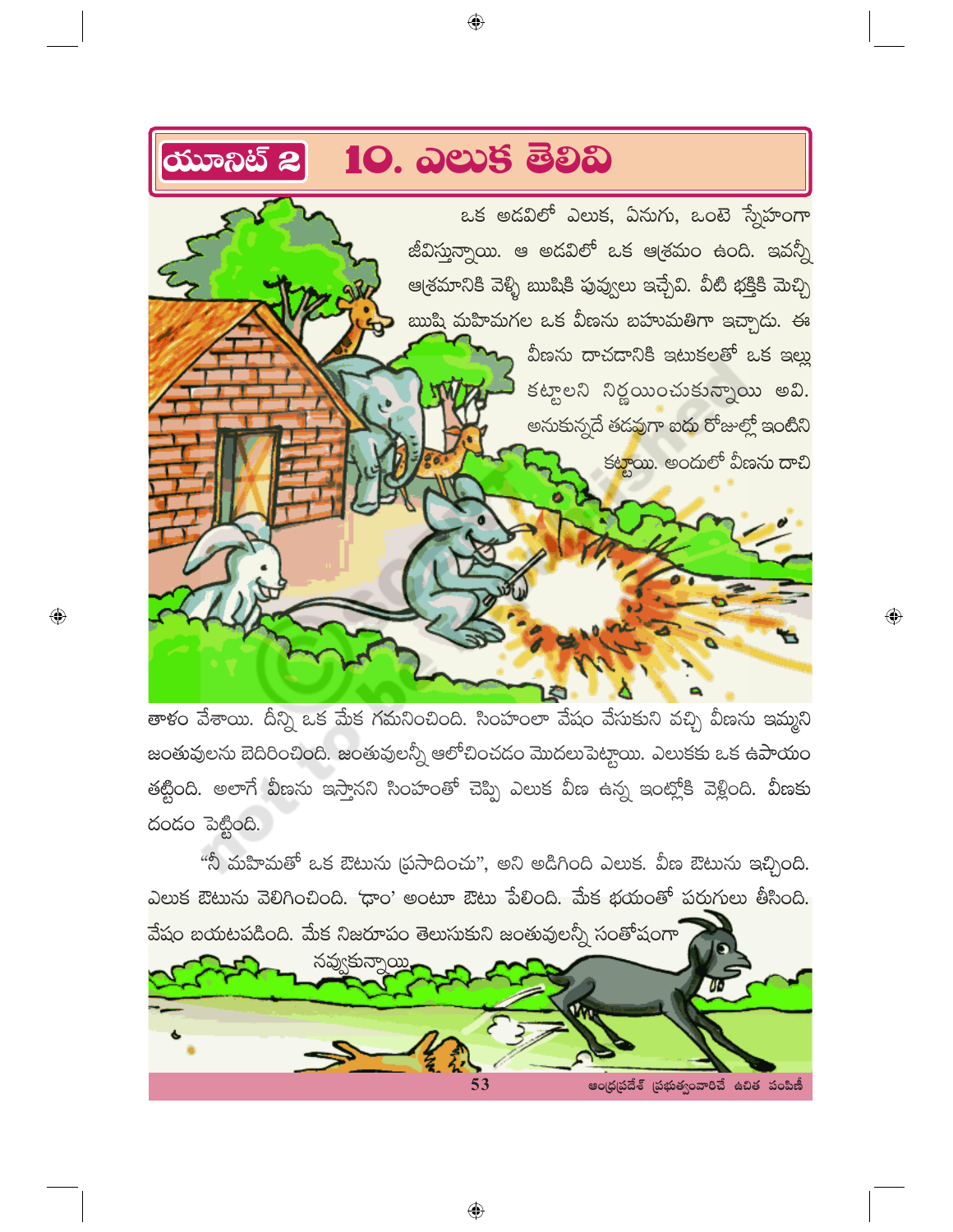

## వినండి – మాట్లాదండి Ī



- (అ) పాఠంలో ఉన్న చిత్రం చూడండి. ఏవేవి ఉన్నాయి? ఏమేమి చేస్తున్నాయో చెప్పండి.
- (అ) టపాసులు కాల్చేటప్పుడు ఏ ఏ జాగ్రత్తలు తీసుకుంటారు?
- (ఇ) దోలు, సన్నాయి ఏ ఏ సందర్భాల్లో వాయిస్తారో చెప్పండి.
- (ఈ) ఈ కథను మీ సొంతమాటల్లో చెప్పండి.



(అ) పై కథలో ఇ, ఎ, ఏ, ఓ, హ అక్షరాలతో ఉన్న పదాలను గుర్తించండి.



 $\bigoplus$ 

(ఆ) పాఠం చదవండి "ే, ౌ, ీ, ు" ఉన్న అక్షరాలు గల పదాలను <mark>గుర్తించ</mark>ి రాయండి.

 $\bigoplus$ 

## (ఇ) కింది పదాలను చదవండి. అక్షరాలను గుర్తించండి.

| <b>assis</b>       | ಋಪಿ     | ఎలుక         | ఏనుగు             | ఐదు     |
|--------------------|---------|--------------|-------------------|---------|
| క<br>$\infty$<br>ೞ | ವಿ<br>ఋ | క<br>ಲು<br>ഄ | $\sim$<br>ను<br>ഄ | దు<br>ဆ |

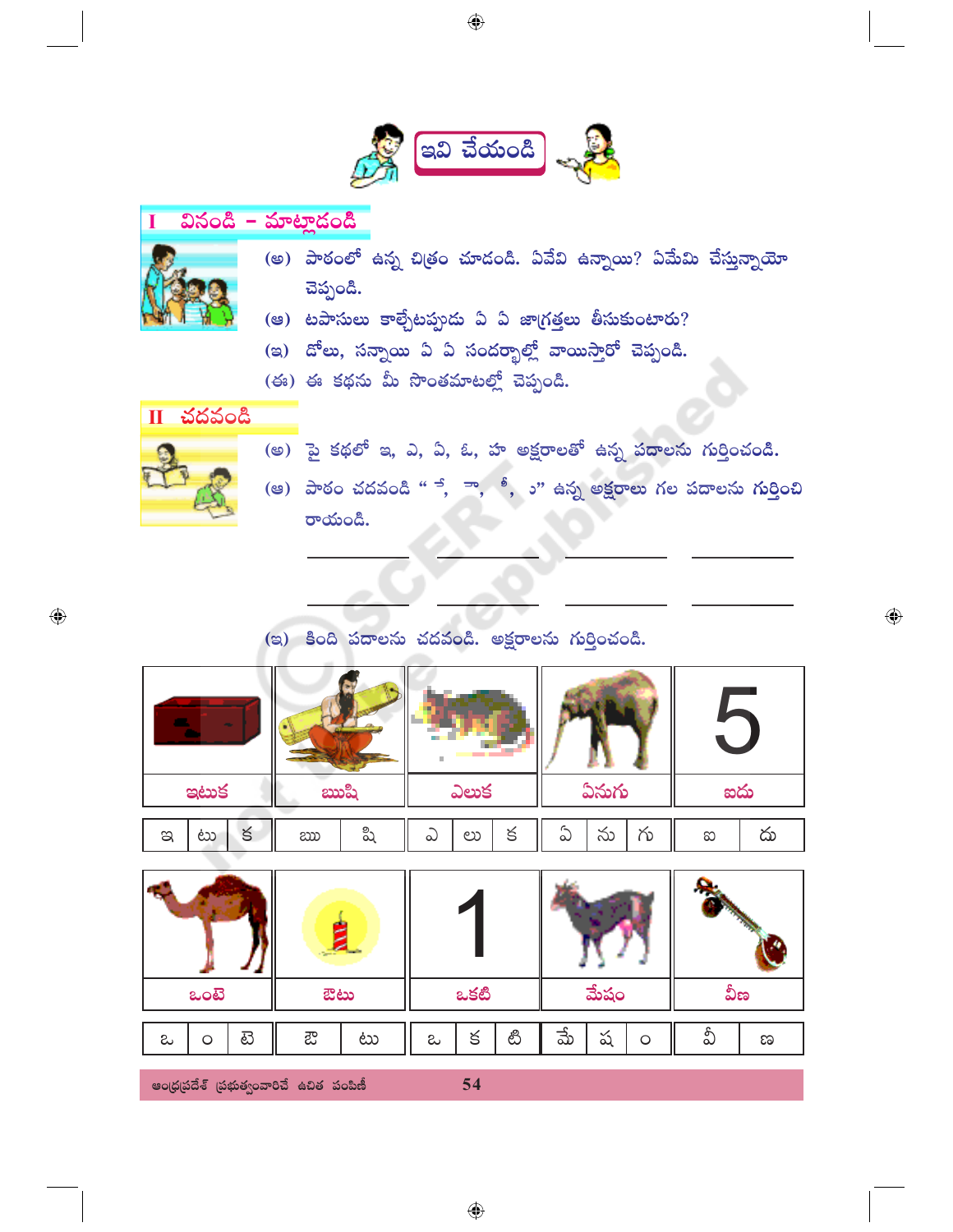(ఇ) పాఠంలోని అక్షరాలను కింది వర్ణమాలలో గుర్తించండి. "( )" చుట్టండి. ఆ ఇఈ ఉ ఊ ఋ ౠ ్స ఐ ఒ ఓ ఔ అం అ: కఖ గఘ జ చ చే ఛజ జే ఝ ఞ ద ద న బ భ మ య రఱల ళవశషసహ (ఈ) కింది పదాలను చదవండి. వాటితో ఏర్పడే వాక్యాలు చెప్పండి. పటం ఈక కలప బంక కలకల హనుమంతుడు ಬೌಣಂ ఏనుగు హంస హాలు ఇంత ಇಲ ఏడో హిందీ సరళ ಔಟು గళం ఊహ ఏతం హుషారు ఇవతల ఐదు గరళం ఒర .<br>ఏకం కుహూ కుహూ ఎదమ తాళం కరణం ఉష ఒకటి సహనం ఏడాది ెవాలెన్ లవణం ఒంటె ఏతం ఋషి ఏరువాక పదిహేను awso & ස ఓటు ఔషధం ఏకరువు హైదరాబాదు ఉదా: మేము ఒక ఔటు పేల్చాం. III **రా**యండి (అ) కింది వాక్యాలలో చిత్రానికి తగిన పదాన్ని ఖాళీలలో రాయండి.  $4.3$ నజ $\begin{array}{|c|c|} \hline \end{array}$ నాయించింది. క్రాత్రి \_\_\_\_\_\_\_\_\_\_\_\_\_\_\_ పేల్చింది. క్రోత్రి వనజ ವಾಯಂವಿಂದಿ. రమ, మంగ $\sqrt{2\pi}$  ను చూశారు.  $\vert_5$ 2. <sup>'</sup> అడవికి రాజు. రమ, మంగ \_\_\_\_\_\_\_\_\_ ను చూశార<mark>ు</mark>. అడవికి రాజు. 3. కమల 11 ఎక్కింది. కమల ఎక్కింది. 55 ఆంధ్రప్రదేశ్ (పభుత్వంవారిచే ఉచిత పంపిణీ

 $\bigoplus$ 

 $\bigoplus$ 

 $\bigoplus$